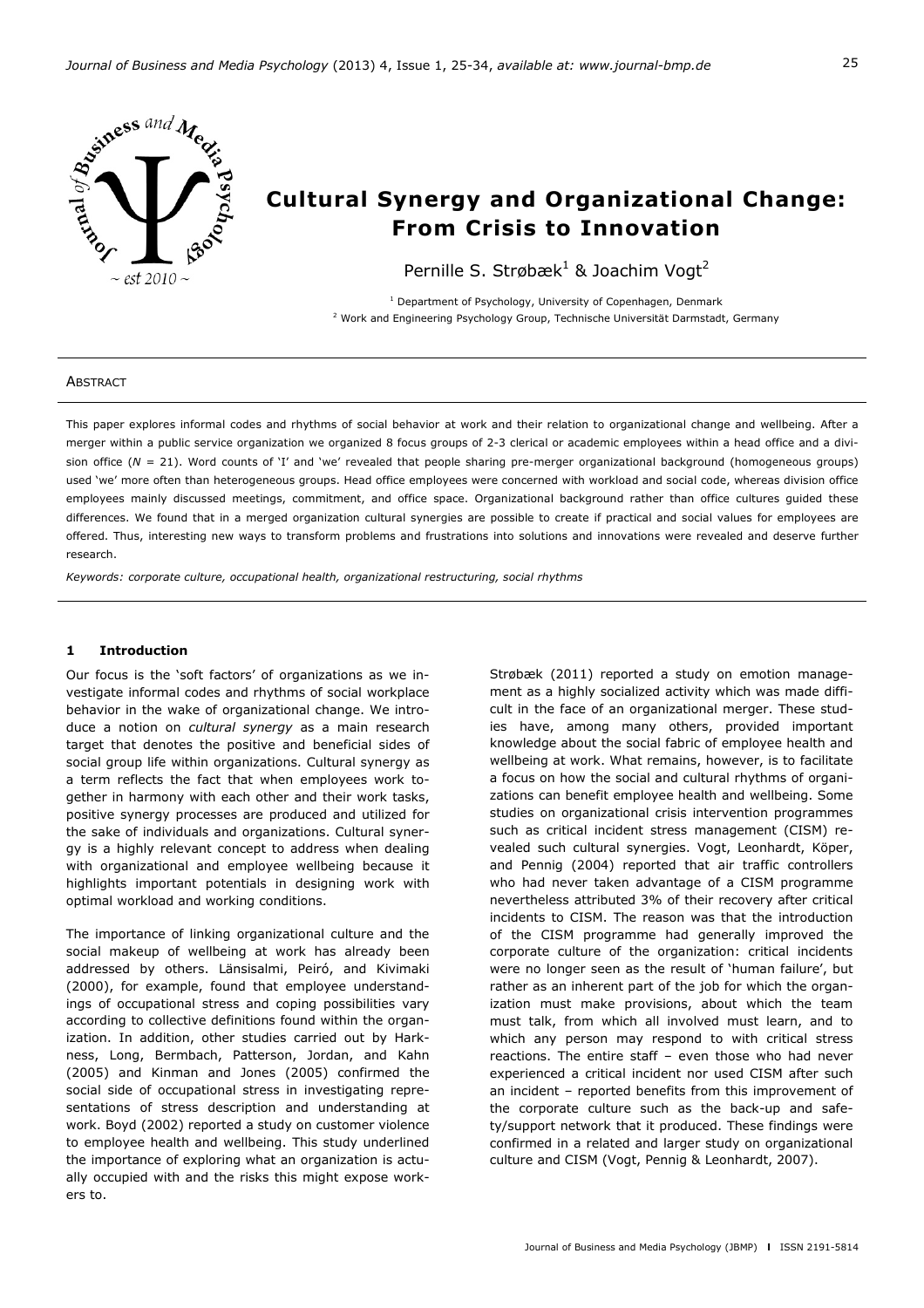## 1.1 Cultural synergy and organizational change

These studies provide evidence that cultural synergies improve organizational and employee wellbeing. The empirical findings also confirm the importance of facilitating cultural synergies during organizational change.

However, it must also be noted that organizational change is usually uncomfortable, unfamiliar, and resisted (Kotter & Cohen, 2002) so that synergies are lost. The impact of organizational change on cultural synergy within organizations has not yet been sufficiently studied. In merged organizations different cultures mix and match; the power relations and interaction logics of employees must, therefore, be negotiated. Within that process social rhythms may desynchronize with a loss of the beneficial aspects of social group life and thus negative consequences for employee wellbeing.

Combining the focus on cultural synergy and organizational change is an interesting and relevant new development which we set out to pursue in the present paper. Our approach is explorative in nature since our aim here is to inspire and explain the process and relevance of cultural synergies of organizational change. Our starting point is two general assumptions: 1) aspects of cultural synergy are to be addressed at group level because 2) cultural synergy is a collective mindset and process of common definition and understanding. Following these assumptions we put forth the general hypothesis that cultural synergy is challenged in the face of organizational change. Indeed, we suggest that organizational merger processes are cultural crisis events threatening potential harm to organizational and employee wellbeing.

Before we turn to the empirical investigation a few more theoretical remarks on organizational culture and change must be considered in order to unfold our logic of combining cultural synergy and organizational change.

# 1.2 The Concept of Culture

A definition of culture in general is not trivial and terms like 'organizational culture' (Groseschl & Doherty, 2000), 'corporate culture' (Gabler, 2013), and 'safety culture' (Pantankar, Brown, Sabin & Bigda-Peyton, 2010) are even more difficult. Definitions range from 'the human made part of the environment' (Triandis, 1989) to 'a collective programming or software of the mind' (Hofstede, 1980). Thomas (2003, p. 22) suggests the following definition as helpful for improving the cooperation among people of different nationalities: "*Culture is always present as an orientation system that is typical for a nation, society, organization or group*" (our translation). Culture may be defined as the sum of all conventional actions, mindsets, mentalities and beliefs shared by a group of people or a nation. Cultures may be expressed among others through language, gestures, facial expressions, clothing, status symbols, and rituals. Common values and norms are the essence of culture and influence attitudes and behaviour (Trompenaars, 1993). Culture reduces complexity; thanks to culture, we are not constantly forced to consider how to interpret situations and how to behave in them.

## 1.2.1 Organizational Culture

Organizations today are characterized by high complexity and interactivity of processes and actors. In accordance with the idea of a social construct, organizational culture (Groseschl & Doherty, 2000) is based on the way operational processes are perceived within and outside the organization. The overall organizational culture, therefore, manifests in daily work routines, management decisions, how members of an organization communicate, how criticism, problems, and errors are dealt with, and how much is invested in selecting new team members and required competences.

A more precise definition has been offered by Schein (1990, p. 111) who defines organizational culture as "*a pattern of basic assumptions invented, discovered or developed by a given group, as it learns to cope with its problems of external adaptation and internal integration, that has worked well enough to be considered valid and, therefore, is to be taught to new members entering the organization as the correct way to perceive, think, and feel in relation to those problems*". Drawing upon Schein's framework, we also agree to the suggestion made by Hollnagel, Woods, and Levenson (2006) that culture is what an organization does, not something it has. It is an active element of the organization and its practices. A culture of mutual trust, learning, innovation, and health (Kastner, 2006) must be actively maintained through the interaction of operators and managers; it draws its strength from how managerial and operational staff 'live' and continuously improves a corporate culture.

# 1.3 Organizational Change

Organizational restructuring (Köper & Richter, 2012) takes place at all organizational and at larger societal levels. Organizational change and restructuring are inevitable events in the context of today's complex and highly competitive global market. As a result, the view that organizational change events are extraordinary and follow a certain intersectional logic of, for example, Lewin's unfreeze-change-refreeze model (Lewin, 1958) must be challenged. For example, Tsoukas and Chia (2002) suggested that organizational change is to be seen as a normal process of human interaction and a normal condition of organizational life. According to this line of argument organizations today are 'moving objects' and ever-changing in the modern, fast moving, and competitive global market.

The way an organization handles situations of change will depend on its culture and the attention that management gives to issues of organisational culture. As suggested by Tsoukas and Chia (2002), organizational change may reflect a core aspect of the culture and attitude of an organization. However, there are very different types of organizational change, affecting different people in different organizations. Small scale change events may not even be noticed by the majority of the organization (such as changing newsletter strategy) whereas other changes may force members to reflect upon their organization, practice, culture, and maybe change their whole life (for example, by requiring a move to another country).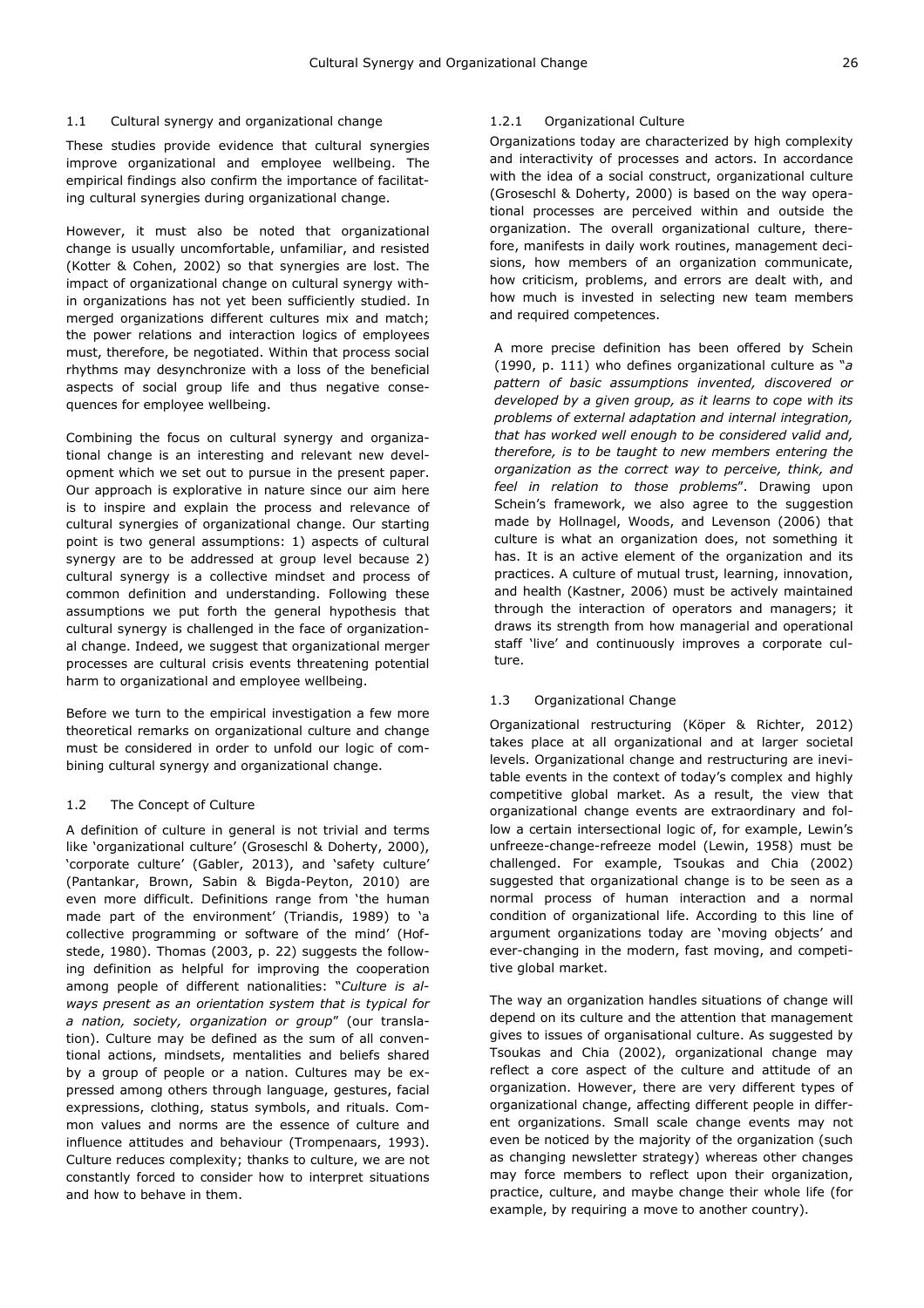Since this article deals with cultural synergies in the wake of organizational mergers, our focus is the large scale change, a change which forces members of the organization to reflect upon their work practices and social rhythms in order to make alignments with the new work and organizational settlements.

# **2 Method**

## 2.1 Introduction

The study that is used for our present purpose was conducted in 2008 as part of a research project at the University of Copenhagen on worksite stress emotion and exhaustion among public-sector caseworkers. The study was conducted approximately one year prior to the largest merger event ever seen in Denmark. The political motivation for this merger was to modernize the public sector in Denmark and to make it more efficient when handling central welfare obligations. In practice the merger made the public units in Denmark larger and with a larger geographical area to attend to with regard to citizen population. The number of units was, therefore, greatly reduced. 271 municipals became 98 municipals, 13 Counties and 3 municipal Counties were merged into 5 Regions, and 14 State Counties and 1 governmental council board were merged into 5 State Administrations (Indenrigs- og Sundhedsministeriet, 2005).

About 455.000 public workers were relocated (Indenrigsog Sundhedsministeriet, 2006). This is a massive number of people within the Danish context, corresponding to approximately 8% of the total population.

## 2.2 Design and procedure

Following the interaction logic of cultural synergy that suggests "…*that the proper study of interaction is not the individual and his psychology, but rather the syntactical relations among the acts of different persons mutually present to one another*" (Goffman, 1967, p. 2) we chose to conduct a focus group study (Krueger & Casey, 2008; Morgan, 1997). In the focus group sessions we brought 2-3 people together in defining and negotiating issues of community feeling within the newly merged organization. The focus groups had the character of discussion rather than interview sessions. In order to initiate group discussions, reflections, and definitions, the focus groups were structured around group tasks (Bloor, Frankland, Thoms & Robson, 2001; Halkier, 2008) facilitated by the first author as moderator. Rather than controlling or directing discussion, the moderator's role was to guide the exploration of shared understandings as they unfolded naturally (Bloor et al, 2001).

The procedure was as follows:

1) The purpose of the focus group and the role of the moderator were explained alongside the importance of having an open dialogue of confidentiality.

2) One question was written on a whiteboard. The question was: What is important for your feelings of community within your office?

3) Participants were asked to brainstorm individually in response to this question for approximately 5 minutes and to write down keywords on yellow post-it notes.

4) The A0 format task poster, shown below in figure 1, was presented, taking one sub-task at the time: First, participants were asked to put their post-it notes on the top section of the poster and then to present them to each other. Second, the group task on the bottom section of the task poster was introduced. Participants were asked to discuss their answers to the question and, through joint discussion, to identify what aspects of their workplace were (1) most important to community feeling (top of task pyramid), (2) what aspects were of medium importance (middle pyramid), and (3) what aspects were important but not to the same extent as the ones mentioned so far (lower pyramid).



**Figure 1: Replication of focus group task poster used in focus group sessions.**

The use of post-it notes enabled the task posters to be reused in group sessions but also, and more importantly, gave participants the opportunity to keep personal answers private by not exposing them on the task poster. It also enabled participants to change their minds during discussions as they easily could move and remove the post-its on the task poster.

Before the focus group sessions were carried out, each participant received verbal and written information on the project and related ethical issues, including information regarding anonymity and confidentiality. Each participant gave written consent to be part of the study. All focus group sessions were digitally recorded and transcribed verbatim. Further, all post-it notes were kept and photographs were taken of the completed task poster.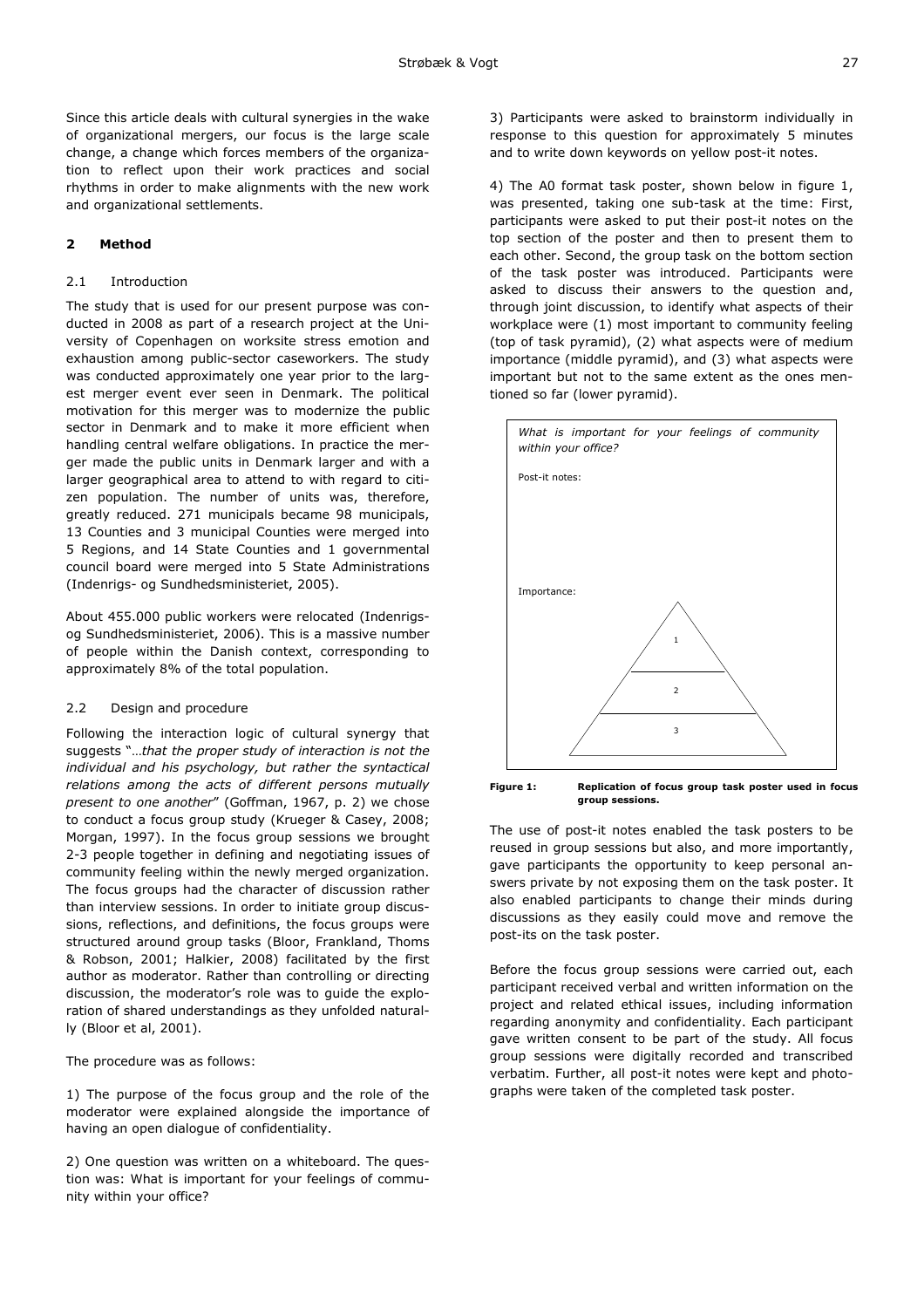# 2.3 Participants

One State Administration that had merged from three former State Counties participated in the study. Geographically, this State Administration covers a large area of Denmark with significant demographic and local differences. Relocated study participants commuted up to 200km between home and work. Two offices, both dealing with public family law, participated in the study. One office was located within the main organization of the State Administration and functioned as head office within the family law unit. The other office was a division office and located more than 100 kilometers away from the head office.

A total number of 21 caseworkers (female *N*=20, male *N*=1), who were quite evenly divided between the head office (*N=*10) and the division office (*N=*11), participated in this study. Fifty seven percent of the participants were clerical staff and 43% were academic staff. Ages varied between 27 and 64 (*M*=46 years). The years of employment as public caseworker varied between 1 week and 35 years (*M*=20 years). Ten percent of the sample were employed after the merger and are referred to as 'newly employed'. Of the participants who experienced the merger (90%), about half (53%) were not relocated after the merger and are referred to as 'stayers'. The other half (47%) were relocated from their pre-merger offices and are referred to as 'newcomers'.

# 2.4 Material

The focus groups were segmented according to the stratifications or categories of 'office belonging' (head office/division office)', 'job position' (academic/clerical caseworker) and 'organizational background' ('stayer'/ 'newcomer'/'newly employed'). Groups in which participants shared common organizational background were labeled homogeneous groups, whereas groups with a mix

#### **Table 1: Focus group overview.**

of stayers, newcomers and freshmen were labeled heterogeneous.

Our focus groups were small-scale. The reason was a desire to actively engage everyone in the group discussions. The smaller the group, the less likely it is to see inactive group members (Morgan, 1997). Our wish was to construct focus groups of 3-4 participants in each.

However, due to our segmenting criteria and because a couple of our participants had to make last-minute cancellations due to sickness we ended up with a total of 8 focus groups with 2-3 participants. Table 1 provides an overview of our focus groups.

2.5 Analysis

#### 2.5.1 The collective mindset of cultural synergy

To get a detailed 'descriptive theory' (Holstein & Gubrium, 2005) of the collective mindset guiding processes of cultural synergy, an inductive analysis of the data was conducted following the grounded theory approach (Charmez, 2006; Glaser & Strauss, 1967). Transcripts were first read using an 'open coding' procedure (Strauss & Corbin, 1998): data were categorized into thematic codes without using categories imposed from outside.

Next, the thematic codes were organized in stable and dominating 'collective themes' as they appeared in the explanations, stories, and references within discussions. Collective themes were defined as postulates, stories, and attitudes approved and/or promoted by participants as they engaged in discussion. Identified collective themes were crosschecked with pictures and post-it notes so that a parallel between data from the discussions was drawn.

| Homogeneous          | <b>Office</b>   | <b>Function</b>   | N              | 'Stayers'    | 'Newcomers' | 'Newly employed' | <b>Duration of discussion</b> |
|----------------------|-----------------|-------------------|----------------|--------------|-------------|------------------|-------------------------------|
|                      |                 |                   |                |              |             |                  | (minutes:seconds)             |
| Focus group 2        | Head            | Clerical          | 3              | 3            |             |                  | 34:11                         |
| Focus group 6        | Division        | Academic          | 3              |              | 3           |                  | 41:33                         |
| Focus group 7        | Division        | Clerical          | 3              | 3            |             |                  | 40:49                         |
| Focus group $81$     | Division        | Academic/clerical | $\overline{2}$ | 2            |             |                  | 30:14                         |
|                      |                 |                   |                |              |             |                  |                               |
| <b>Heterogeneous</b> |                 |                   |                |              |             |                  |                               |
| Focus group 1        | Head            | Academic          | $\overline{2}$ | $\mathbf{1}$ |             |                  | 47:06                         |
| Focus group $32$     | Head            | Clerical          | 2              |              | 2           |                  | 36:19                         |
| Focus group 4        | Head            | Clerical          | 3              |              | 2           | $\mathbf{1}$     | 44:41                         |
| Focus group 5        | <b>Division</b> | Academic          | 3              | $\mathbf 1$  | 2           |                  | 47:04                         |
| <b>TOTAL</b>         |                 |                   | 21             | 10           | 9           | 2                | 5:34:61                       |

 1 Participants in group 8 are heterogeneous in job position. However, the particular clerical worker within this group had job tasks very similar to the academic caseworkers. Thus, the clerical caseworker had a better match with the academic job position group than with the clerical job position group.

workers, rins, uie deindar daeworker nad a beder maddrimdie adademic job positoni group diam wid den die demense on producer attegorized as heterogeneous.<br>2 Participants in group 3 were both newcomers. However, they did no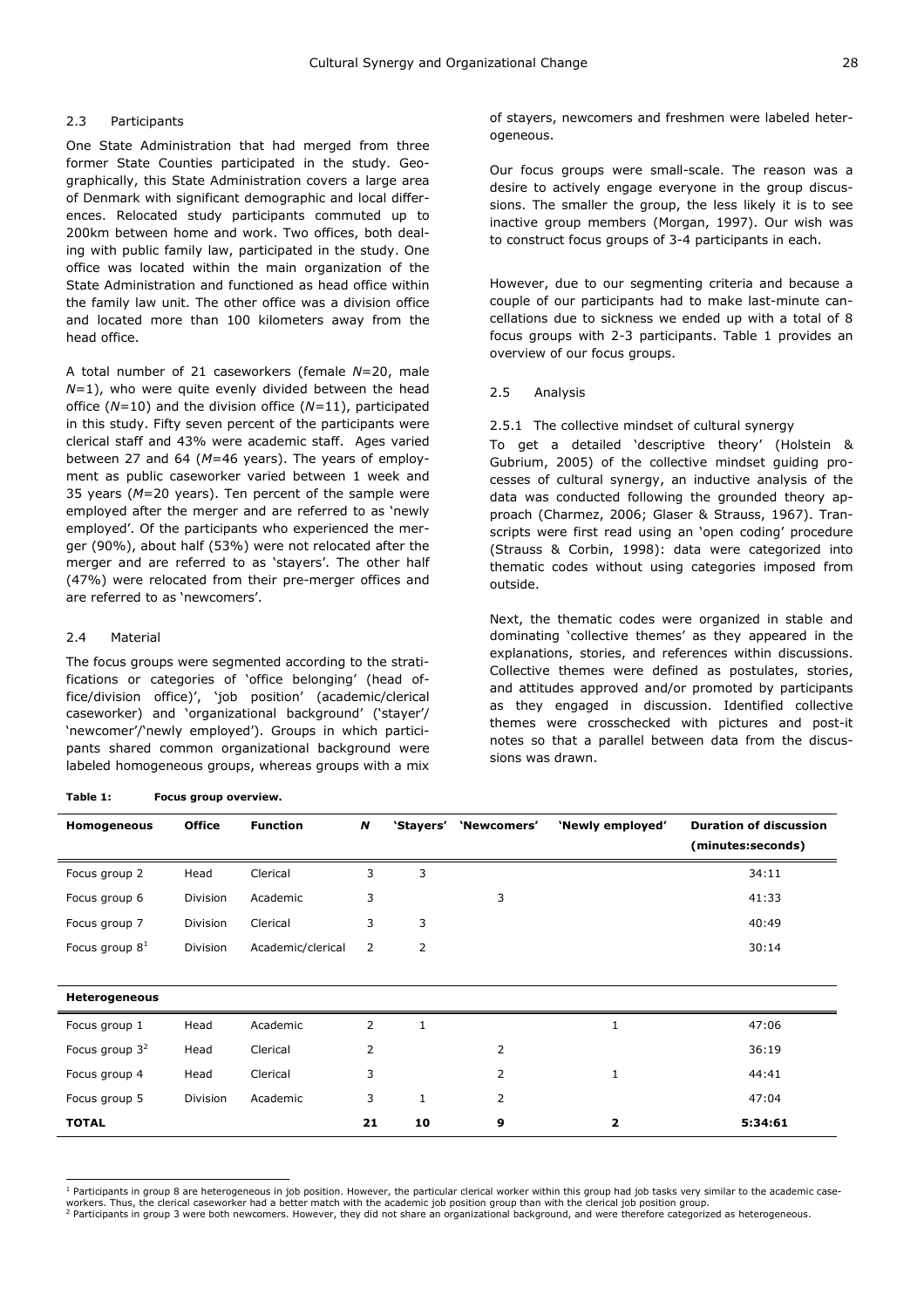This crosscheck validated the identified themes across participants' choices and decisions. It often required further analysis of the transcripts and on-going iterative processes. This iteration between data and themes ended as soon as the dominant collective mind-sets within the group discussions were obtained, a situation Glaser and Strauss (1967) refer to as 'theoretical saturation'. Four fundamental 'collective mind-set recipes', which reflect Schein's (1990) notion of basic assumptions discovered or developed by a given group, were identified and distinguished: (1) Manifest codes and rules guiding explicit expectations, behaviours, and understandings of the professional tasks. (2) Social myths and missions guiding engagement, commitment, and involvement in the daily life. (3) Cognitive and emotional probabilities guiding how one is supposed to think and feel. (4) Boundaries and location explicating unit divisions and group structures.

Based on these four collective mind-set categories, patterns of main topics were identified that formed and transformed cultural synergy processes within the organization.

# 2.5.2 The impact of organizational change

In order to investigate our a priori assumptions on cultural synergy and organizational change, count method (Miles & Huberman, 1994) and discourse analysis (Fairclough, 2005) were combined. In an attempt to expose the presence of underlying structures of cultural synergies within group discussions, we counted pronouns of 'I' and 'we' used in groups of homogeneous and heterogeneous groups. The two pronouns may be understood as indexes of an individualized group climate as opposed to a more collective one (Fairclough, 2005). We assumed the latter to be associated with cultural synergy. Thus, we expected more 'we' pronouns to be used in homogeneous groups (2,6,7,8) than in heterogeneous groups (1,3,4,5). Our assumption was that a 'we-effect' in homogeneous groups would suggest established cultural synergies among participants. Merging requires new common cultural synergic invention. Attachment to premerger organizational backgrounds may, for this reason, jeopardize or challenge the process of making new cultural synergies within the new organizational reality. Accordingly, we assumed a 'group attachment effect' to appear in homogeneous groups of stayers with a threat potential towards new common cultural synergetic intervention.

# **3 Results**

# 3.1 Patterns of cultural synergy

Seven discursive topics of cultural synergy processes were found. They were identified in group discussions as the generally and commonly appearing discourses and/or stories used by participants in discussing their community feeling. The topics were

- (1) *autonomy:* Freedom and flexibility to plan and structure work and work tasks,
- (2) *commitment:* Ambitions and engagements in work, workplace, and colleagues,
- (3) *management:* Managers, informative communication and training,
- (4) *office meetings:* Office gatherings of both professional and social relevancies,
- (5) *office space:* Geographical location, office location, and office space,
- (6) *social code:* Common shared standards and expectations for social behavior in the office, and
- (7) *workload:* Work pressure, work demands, and work procedures.

These seven topics greatly guided group discussions. However, variations among groups were identified. The topics of office meetings, office space, and commitment were dominant in the collective mindset of division office workers. Social code and workload were dominant in the collective mindset of head office workers. Figure 2 shows in terms of percentages how much these topics occurred in the whole sample and how dominant they were in head office as compared to division office workers (the dominance continuum depicted to the left hand side of figure 2).

Overall, social code and commitment were the two most dominating discourse topics and defined most cultural synergy processes. Social code and commitment have commonalities; however, we separated them because social code was found to reflect cultural aspects of social myth and mission, whereas commitment was found to be based on cultural standards of manifest codes and rules. Moreover, social code was identified as a dominant clerical group discourse (73%). Commitment (78%) and office space (83%) were identified as dominant in the division office. Due to the explorative and field nature of the study, more clerical workers appeared in the head office groups and more academic workers appeared in the division office groups. Thus, it is hard to say whether these identified differences represent office culture or the attitudes of clerical and academic caseworkers. However, it is interesting that the remaining five discourse topics showed no sensitivity to job position. This finding suggests that some facets of cultural synergy are independent from job position. In addition to this, themes of management and autonomy were topics equally important in both offices.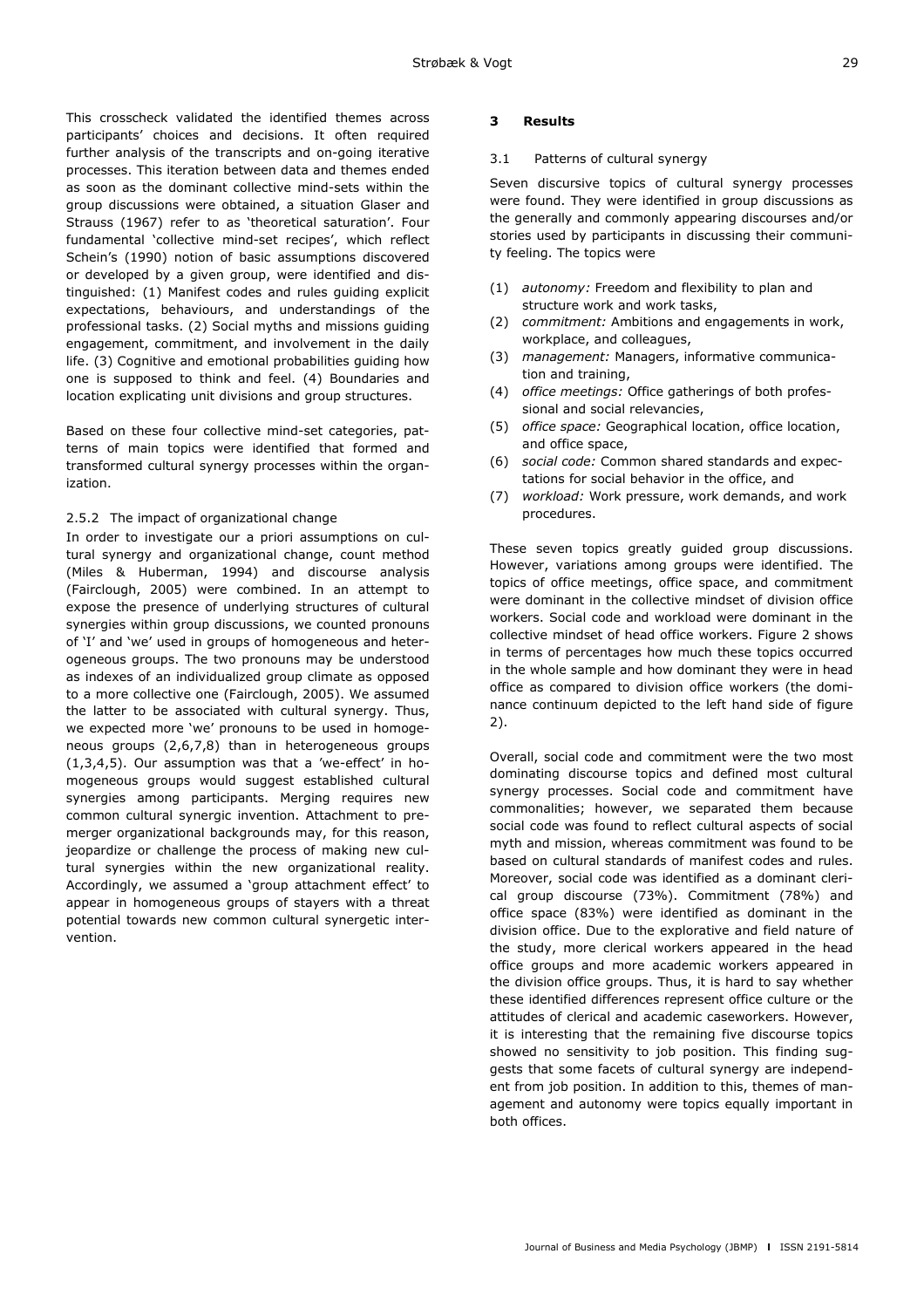



## 3.2 Cultural Synergy in the change

Participants generally identified high workloads and geographical alienation as the main negative consequences of the merger. Interestingly, we also identified positive side effects such as new and improved work procedures and, for division office workers, a smaller unit. On the positive, or synergetic, side of workloads, the implementation of more collective work procedures was mentioned by participants as beneficial to their social climate and culture. On the negative side, feelings of stress and exhaustion were mentioned as impairing wellbeing and positive group climate. The synergetic character of office space was associated with benefits of being employed in a small division office unit where everyone knows each other and where office milieu allows sitting side by side with co-workers.

However, two main problems with office space were also revealed. First, as the number of employees within the division office had grown since the merger the office space was considered too small, contributing to a bad work climate. Second, since the division office was located more than 100km away from head office, the distance from top management and decision-making processes caused problems in the division office.

The identified synergy patterns relating to workload and office space may, however, reflect the potential of office cultures alongside the effect of change. The reason is that workload was the dominant head office discourse and office space the dominant division office discourse. Thus, office cultures may transcend the ways in which organizational change and wellbeing are defined and perceived; they thus should become the starting point of organizational development.

## 3.3 The ´we-effect' of cultural synergy

Calculating percentages of 'I' and 'we' pronouns used in homogeneous and heterogeneous group discussions confirmed our expectation. A relatively higher frequency of 'we' pronouns (64%) in comparison to 'I' (36%) was revealed in homogeneous group discussions. In heterogeneous groups 'I' and 'we' were not used significantly different (51% 'I' pronouns and 49% 'we' pronouns). In order to reassure the significance of this structure, a chisquare test  $(\chi^2)$  on 'I' and 'we' occurrences in the two groups was conducted.

The null hypothesis was that the counts of 'I' and 'we' were independent from organizational background. The chi-square test  $(x^2)$ , table 2 below, gave a test value of 70.56. We used the formula for the expected values for the probability of the joint occurrence of two independent givens in our case the occurrences of "I" and "we" within group discussions.

$$
E_{ij} = \frac{R_i C_i}{N}
$$

 $E_{ij}$  = expected frequency for a given cell in rows.  $R_i$  = row total,  $C_i$  = Column total, N = the total number of observations. The values that result (showed in parentheses) are those that would be expected if the variables were independent and the null hypothesis was true. A large discrepancy in the fit between expected and observed values would reflect a departure from independence, which is what we want to test.

We made calculation of chi-square  $(x^2)$  where O = observed values and  $E =$  expected values based upon the following chi-square  $(\chi^2)$  formula:

$$
\chi^2 = \frac{(\text{O-E})^2}{\text{E}}
$$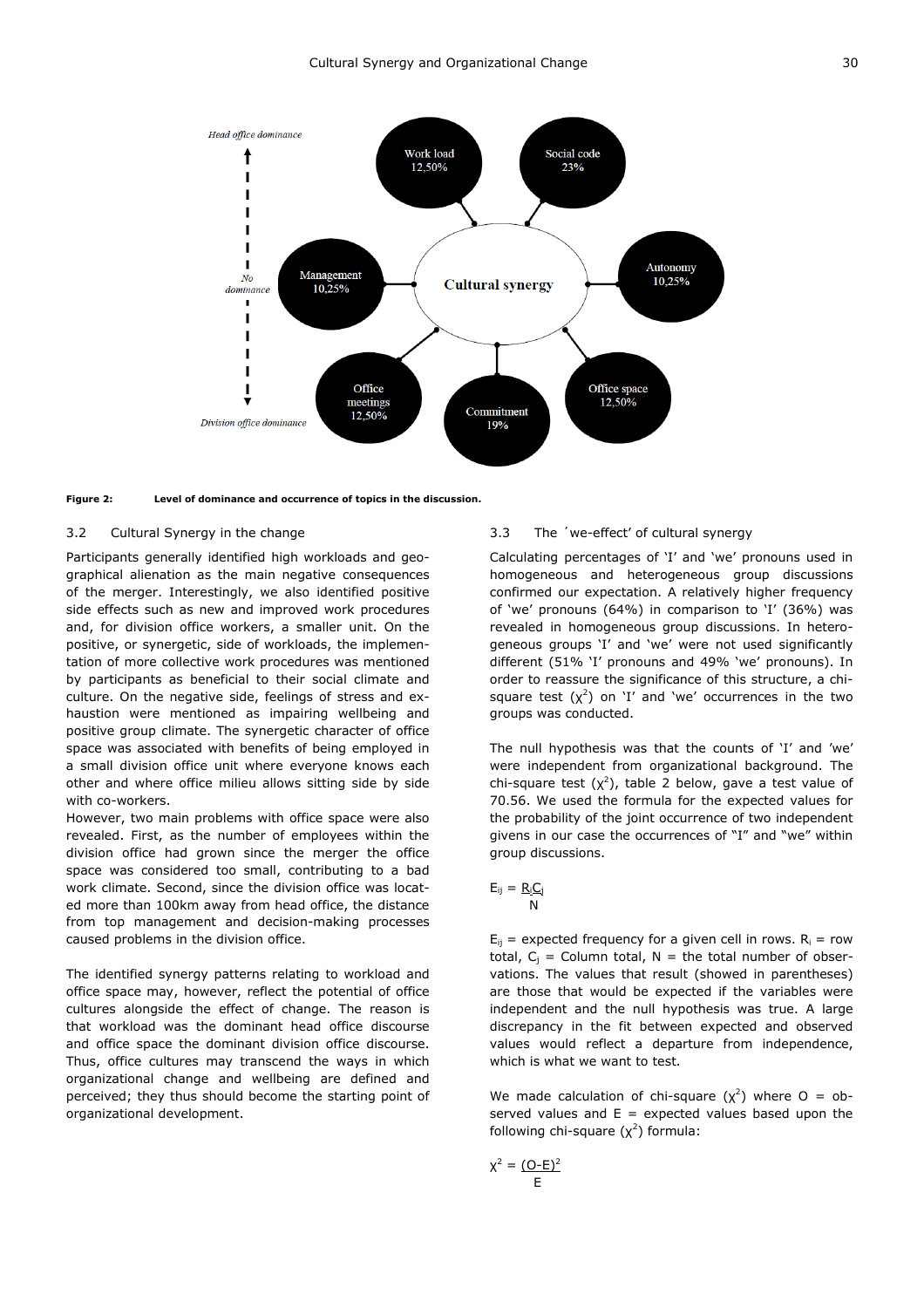The chi-square distribution with one degree of freedom revealed that in order to reject the null hypothesis with error probability  $p < .005$  the value had to be equal to, or larger than, 7.88. Thus, the null hypothesis was rejected. Focus group participants with a shared premerger organizational background had a collective point of view in their discussions and used 'I' less frequently than 'We'. Heterogeneous groups used 'I' more than 'We'. Our interpretation is that the recorded focus group data reflect less cultural synergy in heterogeneous groups than in homogeneous groups.

| Table 2: | Chi-square test $(x^2)$ for a two dimensional |                      |  |  |
|----------|-----------------------------------------------|----------------------|--|--|
|          | contingency table of 'we' and 'I' used in     |                      |  |  |
|          | and<br>homogeneous<br>respectively.           | heterogeneous groups |  |  |

|                         | 'We' total | 'I' total  | <b>Total</b><br>Σ |
|-------------------------|------------|------------|-------------------|
| Homogeneous<br>groups   | 814 (700)  | 455 (573)  | 1269              |
| Heterogeneous<br>groups | 987 (1107) | 1020 (906) | 2007              |
| Total $\Sigma$          | 1801       | 1475       | 3266              |

# 3.4 The 'group attachment effect' of cultural synergy

Due to confounding office structures (head and division offices) and office biographies/cultures (including job qualifications on academic versus cleric position) our interpretation has some uncertainty: the results probably suggest differences in terms of cultural synergy between heterogeneous and homogeneous groups, but could also be influenced by confounders. This is a problem of our recruitment and segment design since heterogeneous groups are overly represented in the head office, while the homogeneous groups are the dominant division office groupings. However, either way, our findings show that cultural synergies are present within different groups of employees and, indeed, structure discourses and themes of relevance within the organization.

In order to test our assumption that organizational mergers pose a threat to cultural synergy, we considered whether it was office cultures or organizational backgrounds that mainly guided the cultural synergy patterns identified. If office culture is the main cultural synergy guideline for group discussions, then an organizational merger is no serious threat to cultural synergy. Office culture would then show stronger than the change event. If, on the other hand, organizational backgrounds (i.e. group attachments) are the dominant guideline, we would find support for our assumption of a 'group attachment effect' of cultural synergy. The 'group attachment effect' may explain why mergers potentially foster a desynchronized culture and, as a result, cultural crisis to the organization.

We conducted a content-based count of agreementlevels. We measured the degree to which participants' post-its within each group task session covered the same topics. We interpreted the emergence of different topics from different group members as a low level of homogeneity, and vice versa. Agreement, we assumed, is associated with post-it overlaps between focus group members and reflect cultural synergies. If no difference appeared between homogeneous and heterogeneous groups, this would strongly indicate an office culture effect rather than a group attachment effect and we would reject our hypothesis. Table 3 illustrates the degree to which postits overlap on topics within the focus groups.

| participants in groups (in percentages). |            |                    |  |  |  |
|------------------------------------------|------------|--------------------|--|--|--|
| Homogeneous<br>groups:                   |            | Agreement-levels : |  |  |  |
|                                          | Group no 2 | 48%                |  |  |  |
|                                          | Group no 6 | 38%                |  |  |  |
|                                          | Group no 7 | 40%                |  |  |  |
|                                          | Group no 8 | 39%                |  |  |  |
| Heterogeneous<br>groups:                 |            |                    |  |  |  |
|                                          | Group no 1 | 00%                |  |  |  |
|                                          | Group no 3 | 20%                |  |  |  |
|                                          | Group no 4 | 21%                |  |  |  |

**Table 3: Measured agreement-levels on post-its among** 

Group no 5 28% Table 3 shows higher agreement levels among homogeneous groups compared to heterogeneous groups. Calculating probabilities for the homogenous groups to have the four highest percentage levels showed to be significant on a two-tailed probability test  $(p = .014)$ . Thus, we find support for our assumption that organizational background or group attachment dominate cultural synergy

#### **4 Discussion**

patterns.

Mergers are change events that have the potential to disturb already established cultures and synergies within the targeted organizations. Different organizational backgrounds mix and match in the requirement to create a new, corporate culture. In this sense, organizational mergers are often cultural crises. It is very important that the merger makes sense to the employees to prevent psychological satiation, the negative emotional and arousal state due to experienced lack of the meaning of work. Mergers should support organizational development and psychological growth, despite and because they are often experienced as crises.

Establishing cultural alignment and common social codes are difficult processes, which take time. Our data point to the fact that the processes of forming a common shared community feeling are still in progress years after the merger, indicating that the merging process is not closed when management announces it is.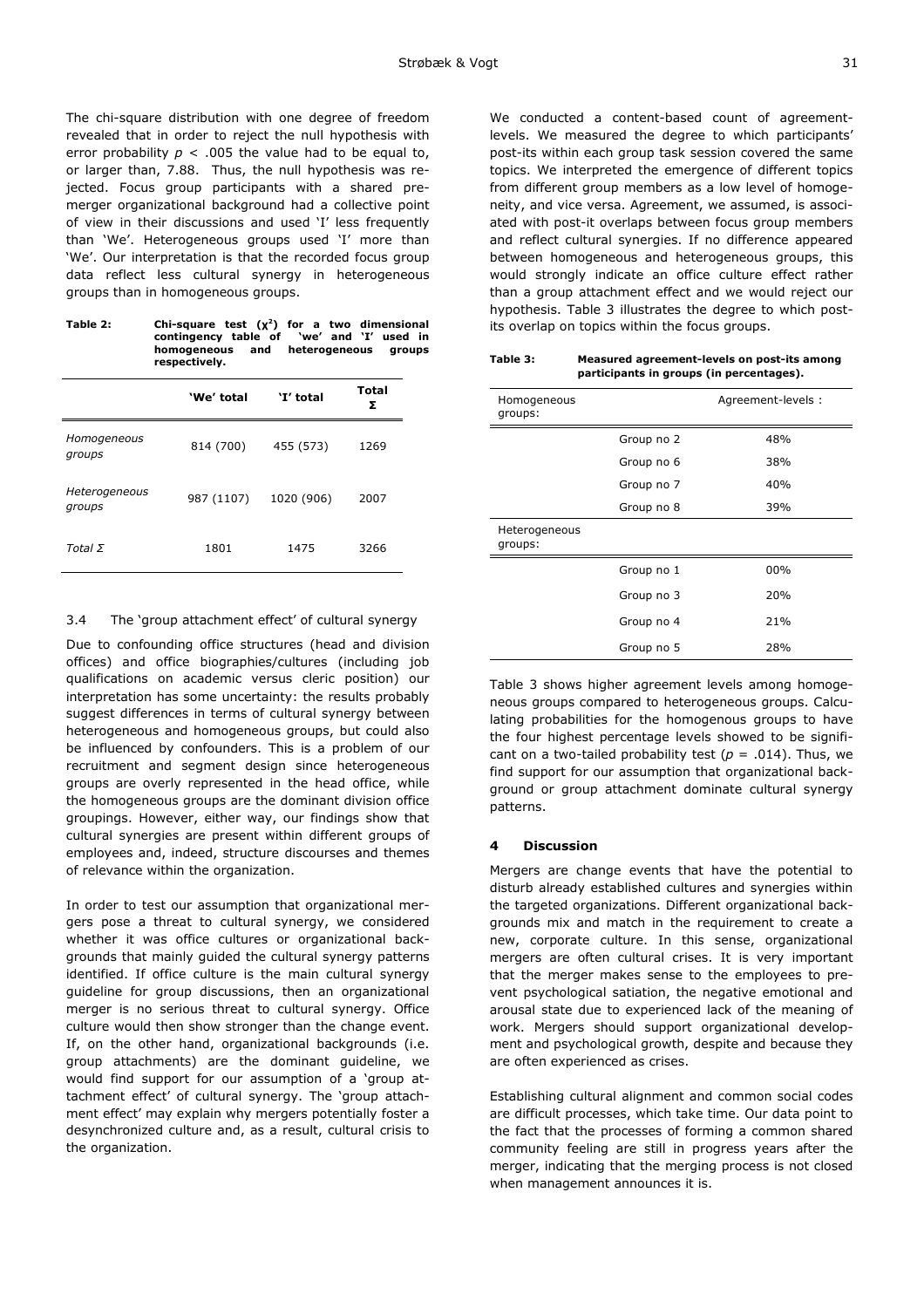Indeed, our analysis shows that a more collective mindset seems to be present among employees sharing an organizational background in spite of new organizational settlements and arrangements, i.e. the 'group attachment effect' of cultural synergy. Thus, cultural synergy effects after a merger may take their time to settle in, leaving an open space for potential cultural and social conflicts to emerge and interfere with both organizational performance and employee wellbeing.

The employees in the merged organization may experience cultural crises as threatening. Since resources are spent on conflicts and frustrations instead of solutions and innovation, they bear risks for organizational performance. However, our data also show that conflicts and frustrations can be transformed into solutions and innovation. Many interventions during organizational change focus on establishing a commonly shared culture through the establishment of common shared values and goals for the new organization. Our study suggests a different route: Common work practices and work procedures offer practical ways of establishing culture sharing and cultural synergy. Talking about values and goals and writing them down in company policies may create some common grounds of reference within the organization. However, we believe such policymaking is of prime use to management and shareholders, not to the workforce. Cultural synergies must be lived and not only written in policies. Moreover, different groups of employees may have very different requirements within the new common culture. Our study revealed a tendency for pre-merger organizational backgrounds to interfere with perceptions and understandings of a new corporate culture. Thus, agreeing on the newly-shared culture, desired by employer and employees alike, starts at a policy level. Employees must be involved in the process in order to facilitate cultural synergies up and down the organization. Our results suggest that developing a new and common work procedure offers the chance to also foster community feeling and cultural synergy. For this reason, the new work procedure should have 1) a valid purpose, i.e. to make sense, for example, by diminishing high workload, and 2) it must be community based, e.g. by establishing shared work tasks and work assignments. Thus, the new procedure offers practical and social value at the same time.

Peaks of workload compromise community feelings since there is no time for co-worker interaction. Inadequate workload also compromises employee health and wellbeing since employees face the potential threat of stress and exhaustion. Thus, individual and organizational performances are at risk. However, our study revealed that in the face of an excessive workload a social spirit also could emerge. This spirit and feeling can be used to generate collective solutions to the collective problem, e.g. adding on a new and more collectively oriented work procedure, rather than to segmenting individual problems and frustrations. In this process, cultural synergy potentials emerge for the benefit of the individual and organization. Leadership plays a crucial role here (Vogt & Schnee, 2012).

This is not to undermine the individual employee's feelings of frustration and dissatisfaction created in the wake of a merger event.

On the contrary, this offers organizational and social solutions to problems which were not individually generated or caused but organizationally and socially originated. Synergy can be found in a corporate solution which provides a win-win situation for employer and employees.

A win-win-win-win situation for employees, employers, scientists, and the general public we see also in the use of focus group data. However, within the last 10-15 years there has been an intensified discussion on the ethics of collecting and using focus group data for research purposes (Krueger & Casey, 2008; Morgan, 1997). Critics of focus group methodology believe such data generation violates both informed consent and privacy issues, such as the individual's right to confidentiality and anonymity. We agree about the importance of ensuring ethical integrity and data protection. For this study, this was ensured through reference to the ethics committee of Copenhagen University.

Focus groups are a challenge to data protection, because it is very difficult to keep what is said confidential. We believe our task design solved the major problems. First, it associated not with the single person in the group but with the group as a whole.

Second, using post-it notes gave the individual the possibility to express personal feelings and understandings to the researcher without having to display such feeling and understanding to the group, since it was up to each participant's own decision which post-it notes to present in the group and which not. Third, since the focus groups were small in terms of size, each participant was granted the proper space and time to express him- or herself. Fourth, each participant was informed both verbally and in writing about the study and the related ethical issues before they agreed to participate. All participants voluntarily gave written consent before taking part in group discussions.

Another critical issue is data validity. Focus group methodology is not valid for all research purposes. However, in our opinion focus group data cannot be seen as invalid per se, as some opponents suggest. What can be seen as invalid in focus group data, though, is associated with the same problems as any qualitative data, which are mainly problems of reliability and generalization. Within our study we found consistent and partly significant, and thus valid, results on the presence of collective mindsets within homogeneous groups.

We therefore hope to see more and improved studies of this kind investigating how conflicts and frustrations can be transformed to find creative solutions for the benefit of individuals and organizations.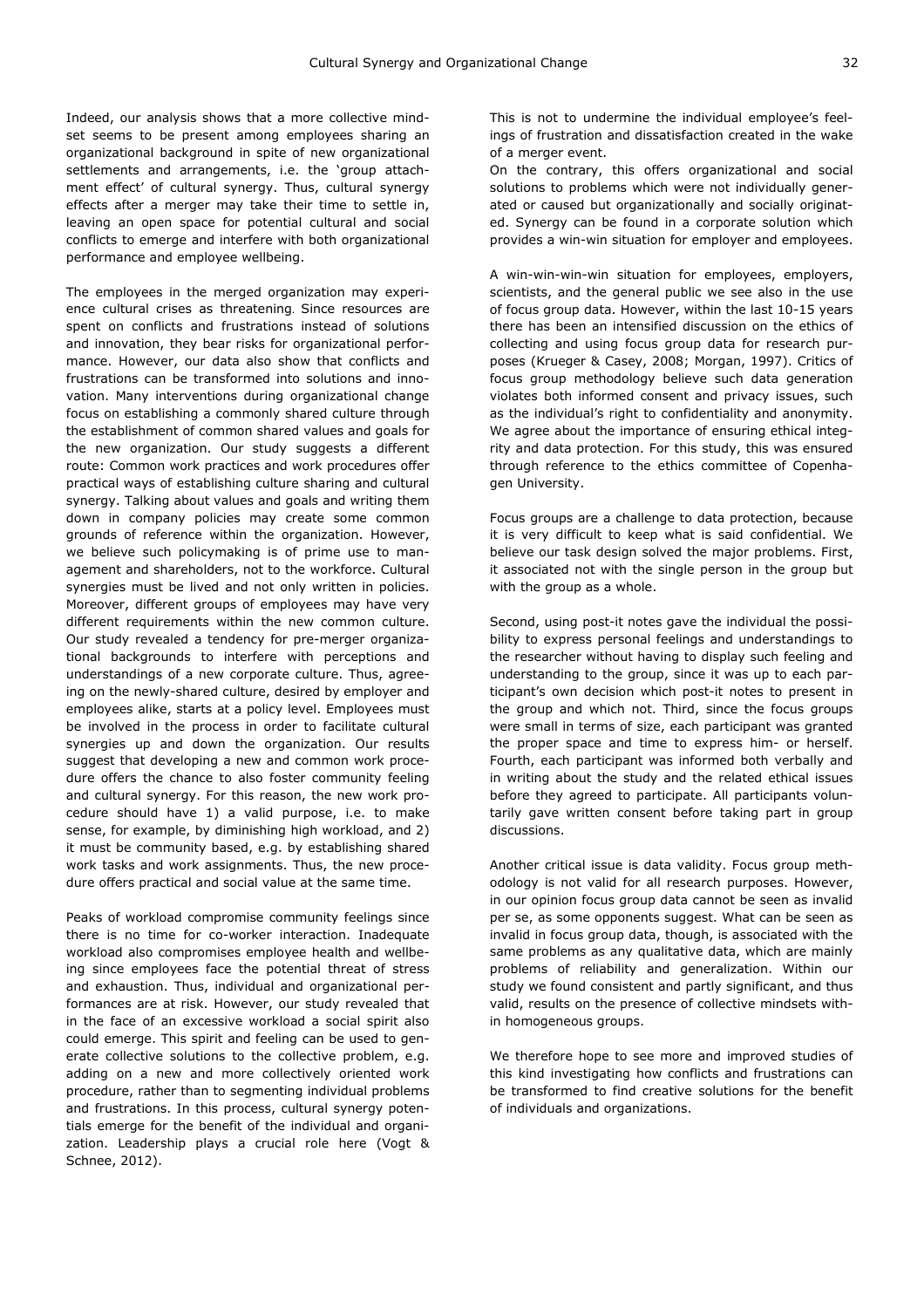### **5 References**

- Bloor, M., Frankland, J., Thoms, M., & Robson, K . (2001). *Focus groups in social research*. London: Sage.
- Boyd, C. (2002). Customer violence and employee health and safety. *Work, employment and society*, *16*, 151-169.
- Cha rme z , K . (2006). *Constructing Grounded Theory. A Practical Guide through Qualitative Analysis*. London: Sage.
- Fairclough, N. (2005). Discourse Analysis in Organization Studies: The Case for Critical Realism. *Organization Studies*, *26*, 915-939.
- Gabler (2013). Gabler Wirtschaftslexikon, Stichwort: Unternehmenskultur. http://wirtschaftslexikon.gabler.de/Archiv/55073/u nternehmenskultur-v6.html.
- Glaser, B. G. & Strauss, A. L. (1967). The *Discovery of Grounded Theory: Strategies for Qualitative Research*. Chicago: Aldine.
- Goffman, E. (1967). Interaction Ritual: Essays on Face*to-Face Behaviour*. Chicago: Aldine.
- Groseschl, S. & Doherty, L. (2000). Conceptualising culture. *Cross Cultural Management: An International Journal*, *7*, 12–17.
- Halkier, B. (2010). Fokusgrupper. In S. Brinkmann & L. Tanggaard (Eds.), *Kvalitative metoder. En grundbog* (pp. 121-135). Copenhagen, Denmark: Hans Reitzels Forlag.
- Harkness, A. M. B., Long, B. C., Bermbach, N., Patterson, K., Jordan, S., & Kahn, H. (2005). Talking About Work Stress: Discourse Analysis and Implications for Stress Intervention. *Work & Stress, 19,* 121-136.
- Hofstede, G. (1980). *Culture's consequences: International differences in work-related values*. Newbury Park: Sage.
- Hollnagel, E., Woods, D. D. & Leveson, N. (2006). *Resilience Engineering*. Aldershot: Ashgate.
- Holstein, J. A. & Gubrium, J. F. (2005). Interpretive practice and social action. In N. K. Denzin & Y. S. Lincoln (Eds.), *The Sage Handbook of Qualitative Research* (3rd ed., pp. 483-505). London: Sage.
- Indenrigs- og Sundhedsministeriet (2005). *Kommunalreformen. - Kort fortalt*. http://www.sm.dk/data/Lists/Publikationer/Attach ments/271/kommunalreformen\_kort\_fortalt.pdf.
- Indenrigs- og Sundhedsministeriet (2006). *Overdragelse af økonomiske ressourcer som følge af ændret geografisk inddeling og ændret opgavefordeling*.

http://www.sm.dk/data/Dokumentertilpublikatione r/IM/Kommunalreformens%20gennemf%C3%B8rel se%20-%20en%20status/kap02.htm.

- Kastner, M. (2006). Vertrauensfehlerlern-innovationsgesundheitskultur – Praxisanleitung zur friedfertigen und ökonomischen Kooperation*. Vortrag auf der Frühjahrstagung der Bundesanstalt Bundesanstalt für Arbeitsschutz und Arbeitsmedizin*, 29. und 30.05.06, Dortmund.
- Kinman, G. & Jones, F. (2005). Lay representations of workplace stress: What do people really mean when they say they are stressed? *Work & Stress, 19*, 101-120.
- Köper, B. & Richter, G. (2012). Restrukturierung in Organisationen und mögliche Auswirkungen auf die Mitarbeiter. Dortmund: *Bundesanstalt für Arbeitsschutz und Arbeitsmedizin*. http://www.baua.de/de/Publikationen/Fachbeitraeg e/artikel27.html.
- Kotter, J. P. & Cohen, D. (2002). *The Heart of Change*. Boston: Harvard Business School Press.
- Krueger, R. A. & Casey, M. A. (2008). Focus *Groups. A practical guide for applied research*. London: Sage Publications.
- Lewin, K. (1958). Group decisions and social change. In E. E. Maccobby, T. M. Newcomb, & E. L. Hartley (eds.): *Readings in social psychology* (pp. 197- 221). New York: Holt, Rinehart & Winston.
- Länsisalmi, H., Peiró, J. M., & Kivimaki, M. (2000). Collective stress and coping in the context of organizational culture. *European Journal of Work and Organizational Psychology*, 9, 527-559.
- Miles, M. B. & Huberman, A. M. (1994). Making Good Sense: Drawing and Verifying Conclusions. In M. B. Miles & A. M. Huberman (Eds.): *Qualitative Data Analysis* (pp. 245-287). Newbury Park: Sage.
- Morgan, D. L. (1997). *Focus Groups as Qualitative Research*. 2nd ed. New York: Sage.
- Patankar, M. S., Brown, J. P. Sabin, E. J. & Bigda-Peyton, T. (2010). Safety Culture: Build*ing and Sustaining a Cultural Change in Aviation and Health Care*. Aldershot: Ashgate Publishing.
- Schein, E. H. (1990). Organizational culture. American *Psychologist*, *45*, 109–119.
- Strauss, A. L. & Corbin, J. (1998). *Basics of Qualitative Research. Techniques and Procedures for Developing Grounded Theory.* Thousand Oaks: Sage.
- Strøbæk, P. S. (2011). Zones of emotional labour: An explorative study among Danish public family law workers. *International Journal of Work Organisation and Emotion*, *4*, 178-194.
- Thomas, A. (2003). Theoretische Grundlagen interkultureller Kommunikation und Kooperation. In A.